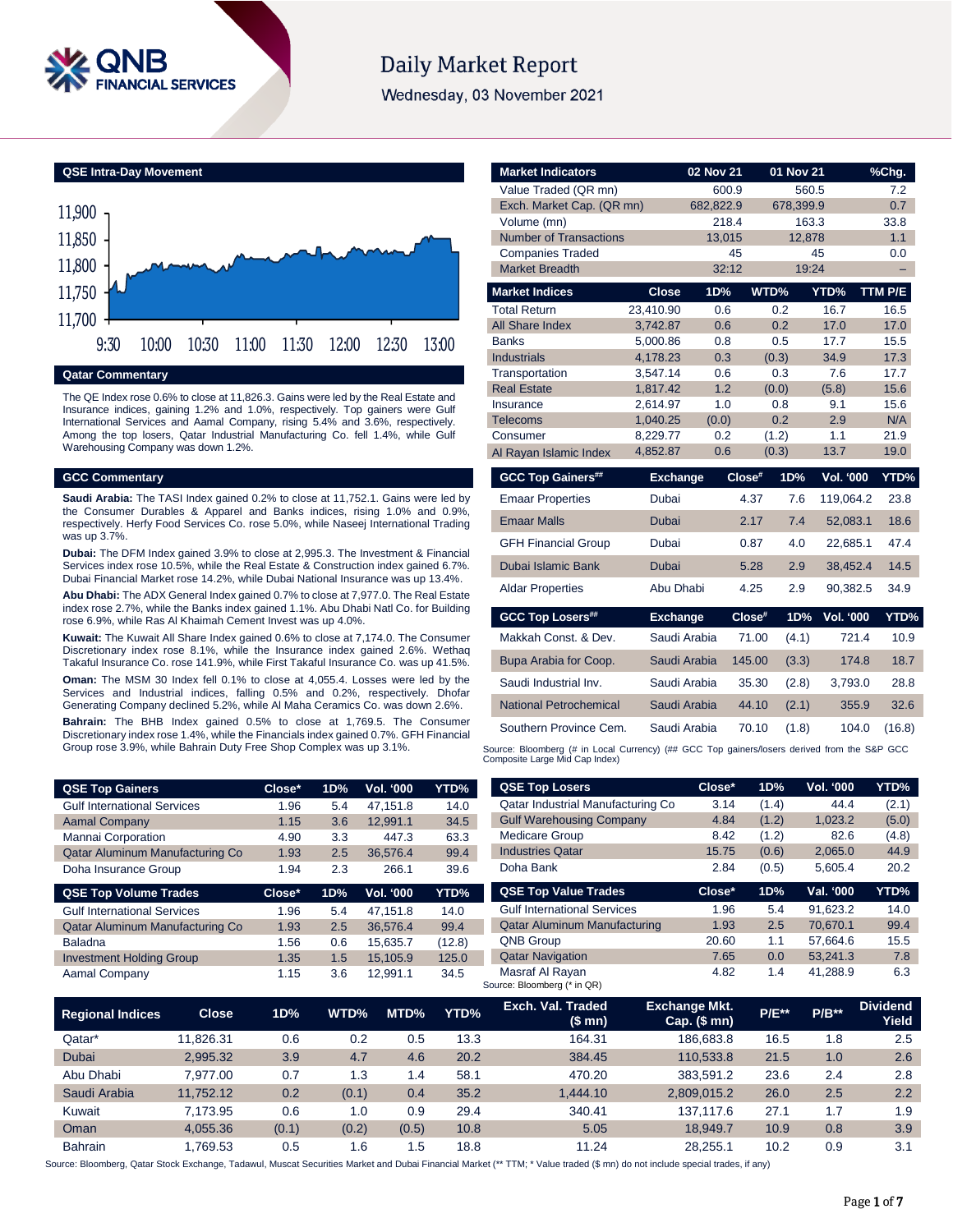# **Qatar Market Commentary**

- The QE Index rose 0.6% to close at 11,826.3. The Real Estate and Insurance indices led the gains. The index rose on the back of buying support from GCC and foreign shareholders despite selling pressure from Qatari and Arab shareholders.
- Gulf International Services and Aamal Company were the top gainers, rising 5.4% and 3.6%, respectively. Among the top losers, Qatar Industrial Manufacturing Co. fell 1.4%, while Gulf Warehousing Company was down 1.2%.
- Volume of shares traded on Tuesday rose by 33.8% to 218.4mn from 163.3mn on Monday. Further, as compared to the 30-day moving average of 197mn, volume for the day was 10.9% higher. Gulf International Services and Qatar Aluminum Manufacturing Co. were the most active stocks, contributing 21.6% and 16.7% to the total volume, respectively.

| <b>Overall Activity</b>        | Buy %*   | Sell %*  | Net (QR)         |
|--------------------------------|----------|----------|------------------|
| Qatari Individuals             | 40.93%   | 44.57%   | (21, 912, 662.8) |
| <b>Qatari Institutions</b>     | 26.45%   | 28.35%   | (11, 427, 704.0) |
| Qatari                         | 67.38%   | 72.93%   | (33,340,366.8)   |
| <b>GCC Individuals</b>         | 0.49%    | 0.39%    | 615,546.1        |
| <b>GCC</b> Institutions        | 2.15%    | 1.44%    | 4,242,102.4      |
| <b>GCC</b>                     | 2.64%    | 1.83%    | 4,857,648.6      |
| Arab Individuals               | 10.14%   | 11.65%   | (9,041,493.4)    |
| <b>Arab Institutions</b>       | $0.00\%$ | $0.00\%$ |                  |
| Arab                           | 10.14%   | 11.65%   | (9,041,493.4)    |
| <b>Foreigners Individuals</b>  | 2.40%    | 3.06%    | (3,938,519.8)    |
| <b>Foreigners Institutions</b> | 17.45%   | 10.54%   | 41,462,731.5     |
| <b>Foreigners</b>              | 19.85%   | 13.60%   | 37,524,211.7     |

Source: Qatar Stock Exchange (\*as a % of traded value)

# **Earnings Releases and Global Economic Data**

### **Earnings Releases**

| <b>Company</b>                             | <b>Market</b> | <b>Currency</b> | Revenue (mn)<br>3Q2021 | % Change<br>YoY | <b>Operating Profit</b><br>(mn) 3Q2021 | % Change<br>YoY          | Net Profit (mn)<br>3Q2021 | % Change<br>YoY |
|--------------------------------------------|---------------|-----------------|------------------------|-----------------|----------------------------------------|--------------------------|---------------------------|-----------------|
| Saudi Cement Co.                           | Saudi Arabia  | <b>SR</b>       | 304.9                  | $-21.2%$        | 62.8                                   | $-44.9%$                 | 58.7                      | $-45.4%$        |
| Southern Province Cement Co.               | Saudi Arabia  | <b>SR</b>       | 284.0                  | $-33.3%$        | 86.0                                   | $-46.3%$                 | 83.0                      | $-44.7%$        |
| Al Hassan Ghazi Ibrahim Shaker Co.         | Saudi Arabia  | <b>SR</b>       | 260.9                  | 5.4%            | 11.7                                   | 295.2%                   | 12.3                      | 223.9%          |
| Al-Etihad Cooperative Insurance Co.        | Saudi Arabia  | <b>SR</b>       | 234.9                  | 26.2%           | $\qquad \qquad -$                      | $-$                      | 12.8                      | $-61.5%$        |
| Red Sea International Co.                  | Saudi Arabia  | <b>SR</b>       | 119.3                  | 4.6%            | (27.8)                                 | N/A                      | (31.2)                    | N/A             |
| Saudi Cable Co.                            | Saudi Arabia  | <b>SR</b>       | 23.5                   | $-74.6%$        | (42.2)                                 | N/A                      | (46.6)                    | N/A             |
| Saudi Enaya Cooperative Insurance Co.      | Saudi Arabia  | <b>SR</b>       | 73.0                   | 57.6%           | $\overline{\phantom{0}}$               | $\overline{\phantom{0}}$ | (13.6)                    | N/A             |
| Najran Cement Co.                          | Saudi Arabia  | <b>SR</b>       | 125.9                  | $-20.8%$        | 38.8                                   | $-24.7%$                 | 36.1                      | $-23.9%$        |
| National Medical Care Co.                  | Saudi Arabia  | <b>SR</b>       | 213.1                  | $-0.1%$         | 39.8                                   | 75.3%                    | 33.2                      | 103.2%          |
| Alujain Corp.                              | Saudi Arabia  | <b>SR</b>       | 6.5                    | 100.3%          | 59.4                                   | 260.9%                   | 56.7                      | 256.4%          |
| Alahli Takaful Co.                         | Saudi Arabia  | <b>SR</b>       | 49.1                   | 2.1%            |                                        |                          | 4.8                       | 344.7%          |
| Agthia Group                               | Abu Dhabi     | <b>AED</b>      | 795.1                  | 61.6%           | 49.3                                   | N/A                      | 35.4                      | N/A             |
| Ras AI Khaimah Cement Investment<br>Public | Abu Dhabi     | <b>AED</b>      | 45.8                   | 38.1%           |                                        |                          | 18.0                      | N/A             |

Source: Company data, DFM, ADX, MSM, TASI, BHB.

### **Global Economic Data**

| <b>Date</b> | <b>Market</b> | <b>Source</b> | <b>Indicator</b>                     | Period | Actual  | <b>Consensus</b> | <b>Previous</b> |
|-------------|---------------|---------------|--------------------------------------|--------|---------|------------------|-----------------|
| $02 - 11$   | EU            | Markit        | Markit Eurozone Manufacturing PMI    | Oct    | 58.3    | 58.5             | 58.5            |
| $02 - 11$   | Germany       | <b>Markit</b> | Markit/BME Germany Manufacturing PMI | Oct    | 57.8    | 58.2             | 58.2            |
| $02 - 11$   | France        | Markit        | Markit France Manufacturing PMI      | Oct    | 53.6    | 53.5             | 53.5            |
| $02 - 11$   | Japan         | Bank of Japan | <b>Monetary Base YoY</b>             | Oct    | 9.90%   | --               | 11.70%          |
| $02 - 11$   | Japan         | Bank of Japan | Monetary Base End of period          | Oct    | ¥664.0t | --               | ¥663.5t         |

Source: Bloomberg (s.a. = seasonally adjusted; n.s.a. = non-seasonally adjusted; w.d.a. = working day adjusted)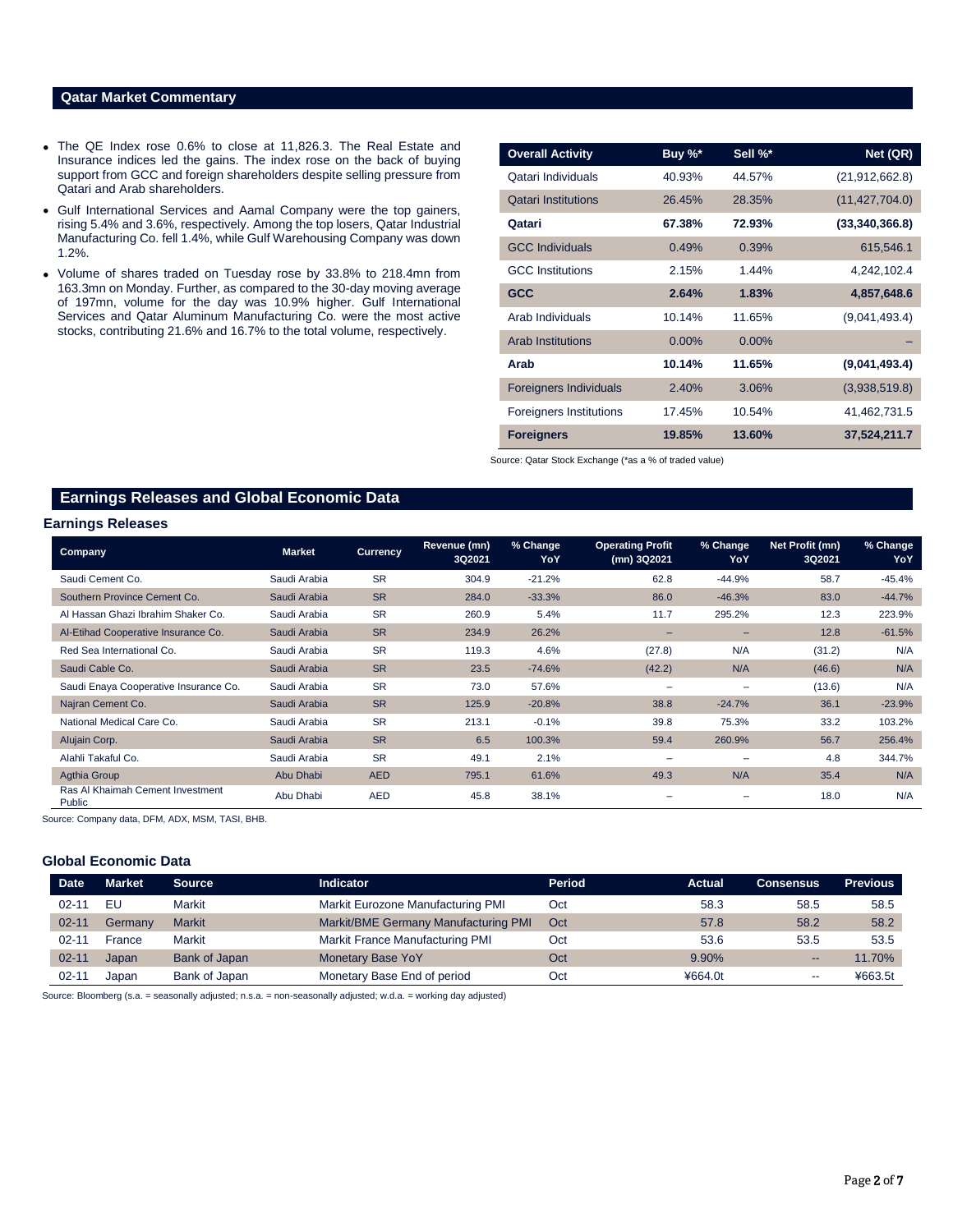# **Qatar**

- **QCB Issues final approval on merger of MARK and KCBK –** Masraf Al Rayan (MARK) and Al Khalij Commercial Bank (KCBK) announce that Qatar Central Bank (QCB) has issued its final approval on the merger between both banks on November 2, 2021. Further announcements with respect to completion will be made in due course. The merger is in the process of being finalized to ensure all other legal formalities are completed in the shortest time possible. (QSE)
- **QGRI postpones its AGM to November 09 –** Qatar General Insurance & Reinsurance Co. (QGRI) has postponed its Ordinary General Assembly Meeting (AGM) for the year 2020 due to the lack of quorum. The second meeting will be held virtually (through zoom application) on November 09, 2021 at 6:30 pm. (Peninsula Qatar)
- **Commercial Bank brings Apple Pay to customers –** Commercial Bank, brings its customers Apple Pay, a safer, more secure, and private way to pay. Apple Pay helps customers avoid handing their payment card to someone else, touching physical buttons or most importantly exchanging cash, in addition to using the power of iPhone to protect every transaction. Customers simply hold their iPhone or Apple Watch near a payment terminal to make a contactless payment. Every Apple Pay purchase is secure as it is authenticated with Face ID, Touch ID, or device passcode, as well as a one-time unique dynamic security code. Apple Pay is accepted in grocery stores, pharmacies, taxis, restaurants, coffee shops, retail stores, and many more places. Roya Khajeh, AGM and Head of Cards and Payments at CB said: "Commercial Bank has always been a market leader in introducing innovative payment technologies as well as being a key influencer in setting new market trends in Qatar. The adoption of contactless payments on cards made it essential for us to bring this technology to more payment devices. We are a proud to work with Apple and offer our customers a faster, safer, and more secure payment option in the form of Apple Pay." (Peninsula Qatar)
- **QCB issues Treasury Bills worth QR600mn for November –** Qatar Central Bank (QCB) issued treasury bills for three, six and nine months for November 2021 with a value of QR600mn. QCB said in a release published on its official website that the treasury bills were distributed as follows: QR300mn for three months at an interest rate of 0.15%, QR200mn for six months at an interest rate of 0.21%, QR100mn for nine months at an interest rate of 0.26%. The issuance of the treasury bills is part of Qatar Central Bank's monetary policy initiatives and its efforts to strengthen the financial system as well as to activate the tools available for the open market operations. The issuance is part of a series of issues executed by Qatar Central Bank on behalf of the Government of the State of Qatar and in accordance with the schedule prepared by both Qatar Central Bank and the Ministry of Finance. Treasury bills are issued through auction for banks operating in Qatar. (Bloomberg)
- **Italy, Turkey record trade growth with Qatar in 2021 –** Italy and Turkey have recorded growth in their bilateral trade with Qatar, it was announced yesterday during the comeback announcement of Hospitality Qatar slated at the Doha Exhibition and Convention Centre (DECC) from November 8 to 11. Citing data from Qatar's Customs authorities, Italian Trade Agency (ITA) trade commissioner Augusta Smargiassi said Qatar's imports from Italy's agri-foods sector "are growing continuously," reaching €34mn in the first nine months of 2021, or a 1.2% growth over the same period last year. Qatar's total imports from Italy between

January and September 2021 stood at €853mn, a 26% growth over 2020, making Italy the sixth-largest supplier to Qatar, Smargiassi told Gulf Times on the sidelines of the press conference. (Gulf-Times.com)

- **'Business as usual' for Qatar hospitality sector, says industry stakeholders –** Qatar's hospitality sector, like the wider tourism industry here, has proven to be extremely resilient, according to Qatar Tourism's Christoph Hodapp on the occasion of Hospitality Qatar, which will be held from November 8 to 11 at the Doha Exhibition and Convention Centre (DECC). "At Qatar Tourism, we remain committed to working with our stakeholders to offer authentic experiences to visitors – rooted in the country's tradition of hospitality. We are proud to support events, such as Hospitality Qatar, where sector partners come together to share best practices and innovations in the field. The business events sector introduces new audiences to Qatar, facilitating investment and showcasing the breadth of our offerings," Hodapp said. (Gulf-Times.com)
- **Qatar's GDP to accelerate as country prepares to host FIFA World Cup in 2022 –** Qatar's GDP data shows the economy shrank by 2.5% YoY in 1Q2021, which reflects the impact of the COVID-19 restrictions on economic activity. This stemmed from a slower pick-up in the non-oil sector, which fell by 2.8% compared to 2.0% in the oil sector. The lifting of COVID-19 restrictions over recent months has seen economic activity increase, with QoQ growth in 2Q at 1.5%. Overall, Oxford Economics forecast GDP growth of 2.5% for the year as domestic activity continues to gain traction, with the economy expected to surpass its pre-pandemic level by yearend. GDP growth is expected to accelerate to 3.7% in 2022 buoyed by ongoing investment in infrastructure ahead of the FIFA World Cup and by increasing gas prices. With more than 80% of the population fully vaccinated, COVID-19 cases in Qatar have edged down to below 100 per day from a peak of 1,900 per day in June 2020. This has led to optimism that the non-oil sector can grow to up to 4.9% next year. August's PMI of 58.2 was the second highest on record, and points to business conditions rapidly improving amid strengthening output and new business. Prices in August fell 0.3% m/m leading to annual inflation slowing from 3.1% to 3.0%. Lower food prices were behind the decline while housing costs only saw a moderate change. Qatar has based its 2021 budget on a conservative assumption of a \$40 per barrel oil price, well below the \$69 per barrel for the year forecasted by Oxford Economics in September. Spending restraint and increasing gas prices indicate that Qatar's budget deficit will return to a surplus this year. The rapid escalation of global gas prices in Q3 and uncertainty about how long these prices will be sustained is likely to further result in revisions to economic forecasts in 3Q. (Peninsula Qatar)
- **Qatar's hotels to add 15,000 new rooms in 12 months –** Demonstrating resilience despite the challenging situation, Qatar's hotels have added around 1,400 hotel rooms in the first six months of the current year, according to a report released by real estate consultancy firm Cushman and Wakefield Qatar. The report expects Qatar's hotel to add around 15,000 new rooms over the next 12 months. "The supply of hotel keys in Qatar reached 29,688 by the end of June 2021. This reflected a 7% YoY increase. Almost 1,400 hotel keys were added to the market in the first six months of the year," Edd Brookes – General Manager, Qatar & Head of Middle East, Cushman and Wakefield Qatar, noted in the report. "Based on projected supply for the FIFA World Cup in November 2022, Cushman and Wake-field expect in the region of 15,000 keys to be delivered in the next 12 months –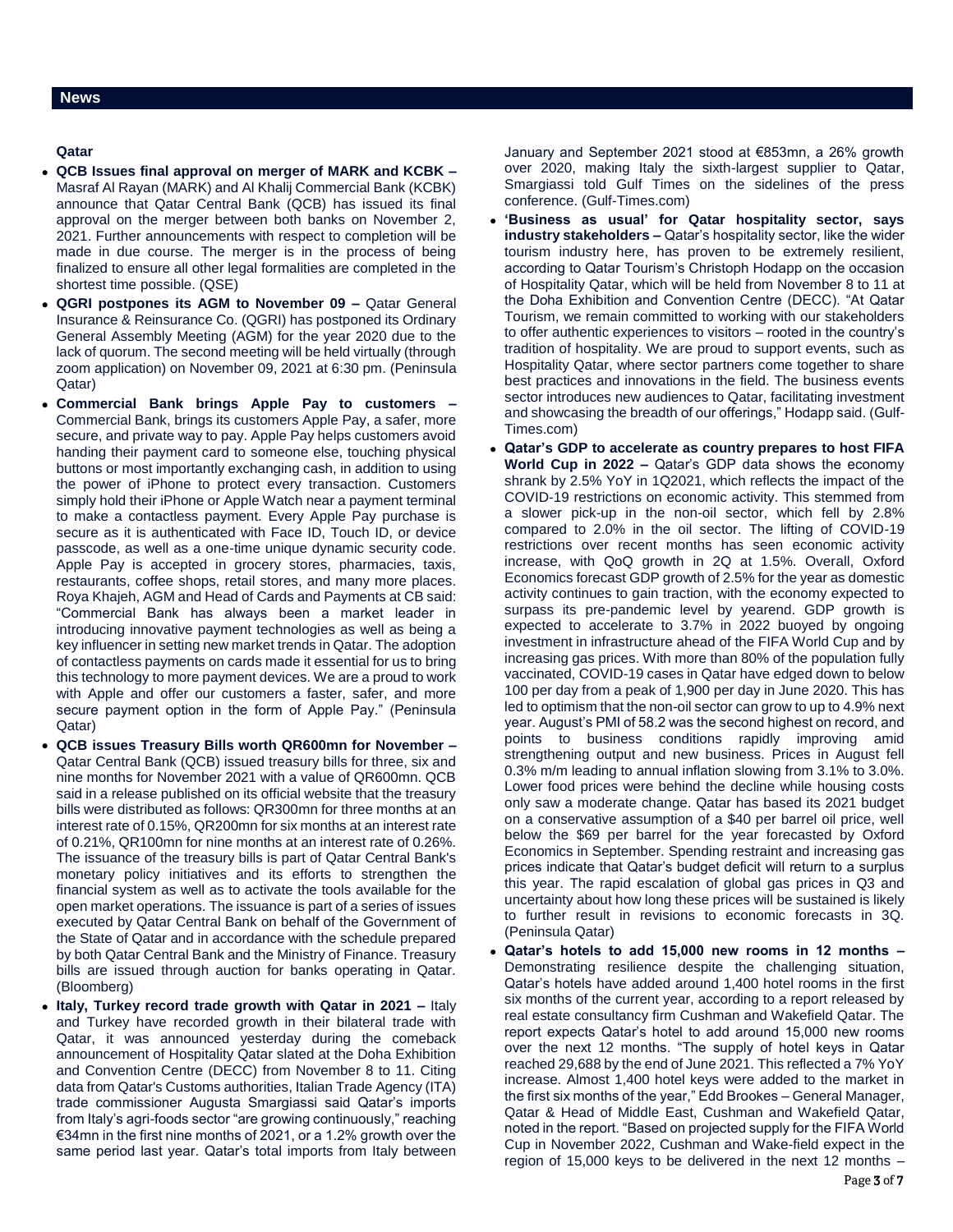representing an unprecedented increase in the supply of hotel accommodation," he added. (Peninsula Qatar)

- **Qatari legislation helps develop e-commerce, says Sheikh Thani –** Qatar International Centre for Conciliation and Arbitration (QICCA) board member for International Relations Sheikh Dr Thani bin Ali al-Thani recently participated in the 'International Innovation Dome Forum for Development and Sustainable Development' held in Amman, Jordan. Held under the theme 'Digital Economy, Future Economy-Safe Transition to E-Commerce, Reality and Challenges,' the two-day forum was held under the patronage of the President of the Jordanian Senate, Faisal Al-Fayez. The forum highlighted the safe digital structure and its role in enabling institutions to transform into e-commerce, mechanisms to support and expand the economic contribution of institutions in digital commerce, monitoring and examining challenges of e-commerce transformation and best practices, and presenting national and Arab trade experiences in e-commerce. (Gulf-Times.com)
- **Qatar seeks to become a hub for clean energy –** The center focuses its research on a number of topics such as water desalination, solar energy, water and air quality, as well as climate change. The foundation is also making important contributions in bringing up a new generation of sustainability experts. On the importance of Qatar's investment in clean and renewable energy, Kuwari confirmed to QNA that the country has paid great attention to renewable and clean energy for years, and the state is working on diversifying energy sources and benefiting from other natural resources such as wind and solar energy. "Renewables have an important role and will be the main supporter of the infrastructure of many countries. Moreover, carbon emissions that are harmful to the environment will be reduced and will be a strong competitor to traditional energy sources in terms of economic cost." Renewable energy is one of Qatar's promising markets, he said, adding that it was expected to play an important part in the local economy. He said Qatar's partnership with Rolls-Royce is part of the country's efforts to become an international hub for clean energy. "Qatar took serious steps towards gradually moving to sustainable, clean energy. The traditional energy will one day run out, and so it is important to invest in the energy of the future." (Qatar Tribune)
- **Qatar attends general assembly of standards –** Qatar participated in the 16th General Assembly of the Standards and Metrology Institute for Islamic Countries (SMIIC) in Medina, Saudi Arabia. Qatar's delegation was represented in the meeting by assistant Chairman of Qatar General Organization for Standards and Metrology (QS) Eng Nawaf Ibrahim Al-Hamad Al-Mana. The meeting was attended by 45 Islamic countries and 14 specialized regional and international organizations. The general assembly discussed a number of technical, financial and administrative issues of importance and impact on the general policy of the institute, as well as presenting and discussing several reports on the performance and achievements of the institutes general secretariat, as well as the reports of the specialized technical councils for standardization, accreditation and metrology. It also discussed and approved the financial statements for the previous year and the estimated budget for the following year. (Gulf-Times.com)
- **Rwanda financial center announces Qatar-backed \$250mn Africa Fund –** Qatar Investment Authority and Rwanda Social Security Board are the anchor investors of Virunga Africa Fund I, Kigali International Financial Centre says in emailed statement. Fund managed by Admaius to invest in projects that increase access to services, including health care, education, digital infrastructure and finance. (Bloomberg)
- **Hospitality Qatar to showcase over 170 exhibitors from 30 countries –** The 6th edition of Hospitality Qatar 2021 which will

be held under the patronage of the Minister of Commerce and Industry H E Sheikh Mohammed bin Hamad bin Qassim Al Abdullah Al Thani, in partnership with Qatar Tourism and the support of Qatar Airways, is all set to showcase and foster the readiness of the country's hospitality sector ahead of the FIFA World Cup 2022.More than 170 exhibitors from over 30 countries will participate in the four-day event which will open on November 8 at the Doha Exhibition and Convention Center (DECC). Organized by the IFP Qatar, the expo will also showcase various activities in partnership with the Qatar Tourism, Qatar Airways, and talabat. (Peninsula Qatar)

 **Qatar Airways Holidays unveils exciting vacation offers to Italy –** Qatar Airways Holidays has launched its latest touring holidays to Italy, offering exclusive benefits and significant savings of up to 25% off the normal price, in a bid to inspire travelers to embrace a taste of 'la dolce vita' on their next adventure. Qatar Airways Holidays offers curated five-day touring packages that include incredible experiences such as shopping tours, cooking classes and 'skip the line' access to world-famous sites, as well as luxury hotel accommodations with breakfast, special hotel amenities, return flights, airport transfers and a slew of other extras. (Gulf-Times.com)

# **International**

- **US rental vacancy rate tightens in third quarter –** The US residential rental vacancy rate dropped further in the third quarter as the economy continued to normalize after severe disruptions caused by the COVID-19 pandemic, potentially indicating that high inflation could last for a while. The Commerce Department said on Tuesday that the rental vacancy rate fell to 5.8% last quarter, the lowest since the second quarter of 2020. That was down from 6.2% in the April-June period and 6.4% a year ago. The collection of data was affected by the coronavirus last year and part of 2021. The Census Bureau, which compiles the report, said the pandemic-related restrictions on data collection had ended in almost all areas in the third quarter, adding that less than 0.5% of cases were affected. The rental vacancy rate is being closely watched as the debate over whether the current phase of high inflation is transitory heats up. Rents increased by the most since 2001 in September, helping to boost consumer prices that month. Rents are one of the sticky components of inflation, which is running well above the Federal Reserve's flexible 2% target. Workers returning to offices and schools reopening for in-person learning, thanks to COVID-19 vaccinations, are boosting demand for rentals following a slump as Americans fled cities for suburbs and other lower-density locations early in the pandemic. (Reuters)
- **No rush of job-seekers after end of UK furlough, survey shows –** The end of Britain's furlough program has not led to a surge in new job-seekers, according to data that suggests unemployment is unlikely to rise sharply and could bolster the case for a Bank of England interest rate hike. Research by recruitment website Indeed, seen by Reuters ahead of publication, shows only a small increase in the proportion of British workers who say they are urgently looking for a new job. So far there have been no official figures on what has happened to workers who were still on furlough when the scheme ended on September 30. Britain's Office for National Statistics estimates between 900,000 and 1.4mn employees were furloughed in late September, up to 700,000 of them full-time. Uncertainty about how the end of furlough will affect Britain's economy is a key reason why some BoE policymakers think it would be better to wait than to raise interest rates this week. Last week, government budget forecasters predicted unemployment would rise to 1.8mn people or 5.25% of the workforce in the final quarter of this year, up from 4.5% in the three months to August. But Indeed's survey of 5,000 working-age British people, conducted in mid-October,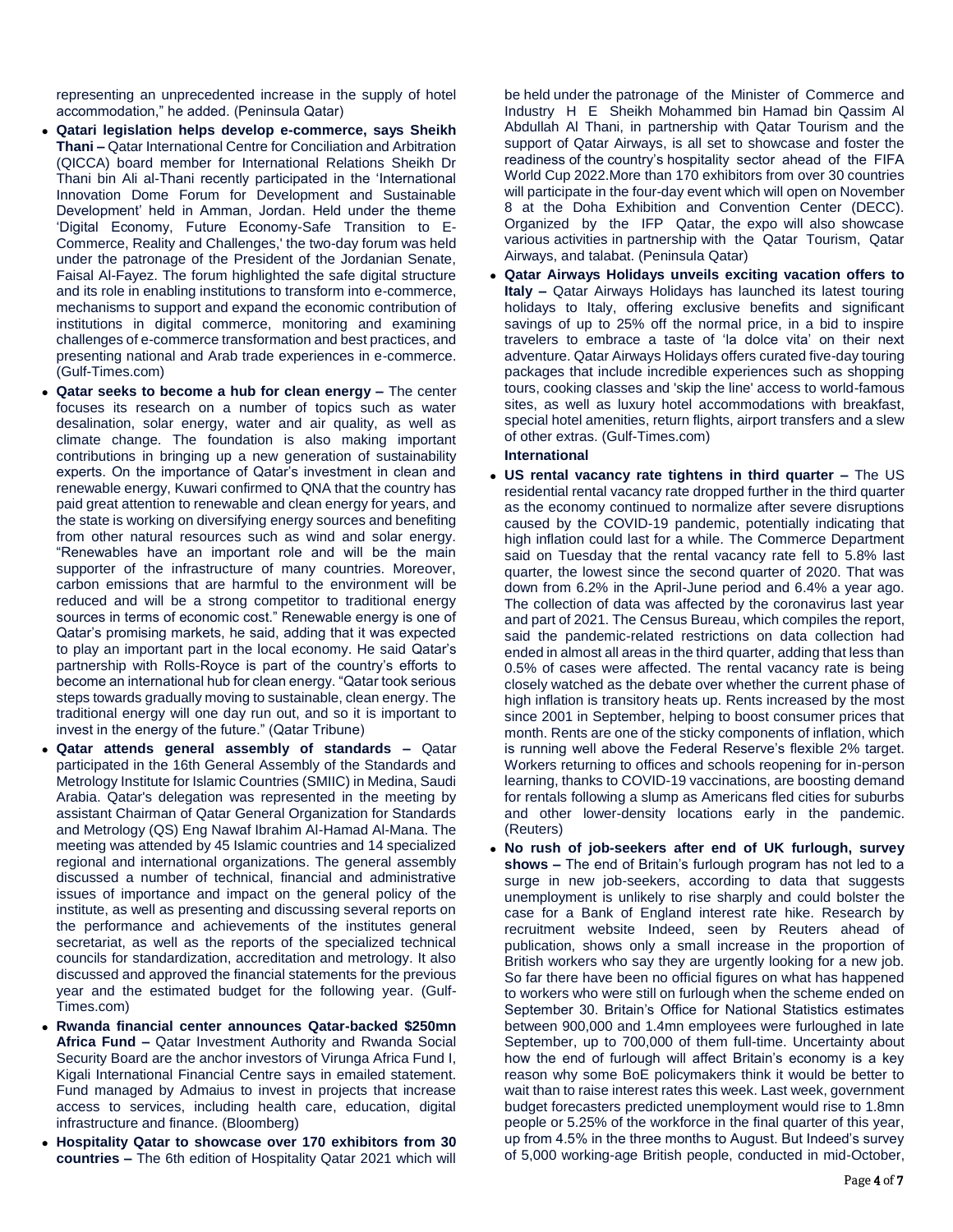showed no big jump in job-seekers. The proportion of people who said they were "actively looking, urgently" for a job rose to 7.7% of the workforce in October from 7.0% in September and 6.8% in July, when Indeed started the survey. The share of people "actively looking, not urgently" for a new job rose to 17.9% from 17.3%. Indeed said the increase in active job-seekers between October and September was not statistically significant. (Reuters)

- **PMI: Eurozone October factory growth hurt by supply woes, price pressures –** Eurozone manufacturing activity remained strong last month but was curtailed by supply chain bottlenecks and logistical problems which sent input costs soaring, a survey showed. Ongoing disruptions caused by the coronavirus pandemic, alongside a shortage of heavy goods vehicle drivers, has caused product shortages and left factories struggling to get the raw materials they need. IHS Markit's final manufacturing Purchasing Managers' Index (PMI) dipped to an eight-month low of 58.3 in October from September's 58.6, shy of an initial 58.5 "flash" estimate but still comfortably above the 50-mark separating growth from contraction. An index measuring output, which feeds into a composite PMI due on Thursday and seen as a good guide to economic health, dropped to 53.3 from September's 55.6, its lowest reading since June last year. Supply chain issues and rising inflation hit French, German and Spanish factories but Italian manufacturing recorded healthy expansion, growing at its strongest rate since June, earlier surveys showed. And in the US manufacturing activity slowed, a survey showed on Monday, with all industries reporting record-long lead times for raw materials, indicating stretched supply chains continued to constrain economic activity in the world's largest economy. However, Asia's factory activity stepped up a gear in October as emerging economies saw COVID-19 infections subside, although rising input costs, material shortages and slowing Chinese growth clouded the outlook, data showed. (Reuters)
- **Caixin PMI: China's October services activity expands at faster clip –** Activity in China's services sector expanded at a faster pace in October, buoyed by robust demand, although rising inflationary pressures weighed on business confidence for the year ahead, a private survey showed. The Caixin/Markit services Purchasing Managers' Index (PMI) rose to 53.8 in October - the highest since July - from 53.4 in September. The 50-point mark separates growth from contraction on a monthly basis. The improved readings in the private survey, which focuses more on small firms in coastal regions, stood in contrast with an official survey, which showed the expansion in the services sector lost some steam. Analysts say the services sector, which has been slower to recover from the pandemic than manufacturing, is more vulnerable to sporadic COVID-19 outbreaks in the country, clouding the outlook for the much anticipated rebound in consumption in the months to come. China's leisure and tourism businesses have been feeling the heat from the country's zero tolerance COVID-19 strategy to contain infections since late October. Cities with cases, or those with concerns about the virus, have closed entertainment venues, restricted tourism or delayed cultural events. A sub-index for new business edged up to 54.1 from 53.1 in September, bolstered by rising export orders that contracted the month before. Input prices also expanded for the 16th month in a row and at the fastest pace since July due to rising labor and raw material costs. Solid demand allowed firms to pass some of the costs to consumers, driving an uptick in prices that charged to the highest in three months. However, persistent inflationary pressures and concerns about supply chains drove business confidence to the lowest in four months, the survey showed. Caixin's October composite PMI, which includes both manufacturing and services activity, edged up to 51.5 from 51.4 the previous month. (Reuters)

# **Regional**

- **US calls upon UAE, energy producers to increase production –** The US is calling upon key energy producers, including the UAE, to further increase production until energy markets and broader economic conditions normalize amid the Covid-19 pandemic, State Department spokesperson Ned Price says in statement. The US reiterated its concern about ensuring "well balanced energy markets" as US Secretary of State Antony J. Blinken met with the UAE's Sheikh Abdullah bin Zayed Al Nahyan on the sidelines of COP26, Price said. (Bloomberg)
- **GCC markets gain in October on strong banking sector earnings –** GCC equity markets witnessed gains for the 12th consecutive month supported by a broad -based rally across exchanges in the region. The MSCI GCC index was up 3.1% during October 2021 supported by consistent gains since the start of the month that was partially offset by a 1.6% decline since last week. The monthly gains pushed GCC's YTD 2021 returns to one of the highest globally at 36.1%. Kuwait was the best performing market in the GCC during the month with a gain of 3.5% backed by gain in stocks in the Main Market, Kamco Invest said in its GCC markets monthly report. (Zawya)
- **ACI Asia-Pacific: Middle East airports will lose \$11bn in revenues by end of 2021 –** Airports in the Middle East will continue to experience significant revenue losses this year due to sustained travel restrictions and quarantine policies in some countries, according to Airports Council International (ACI) Asia-Pacific. The industry body, which represents airports in the region, estimated that revenues of aviation hubs in the Middle East could fall by approximately \$11bn by the end of 2021. In the Asia-Pacific, revenues are forecast to decline by \$34bn. "Consistent with forecasts previously reported in 2020, the Middle East will be one of the hardest-hit regions globally with almost 70% passenger losses," ACI said. (Zawya)
- **OPEC+ gets a warning from japan before key supply meeting –** Oil's jump has fueled rising concern for consumers, Japan's Trade and Industry Minister Koichi Hagiuda said, commenting before a meeting of the OPEC and allies on supply. Hagiuda called on the alliance to hold discussions to stabilize the market as a global energy crisis elevates prices. While ruling out the possibility of tapping Japan's own petroleum reserves, at least for now, Hagiuda told reporters that Tokyo was coordinating with the International Energy Agency and the US. (Bloomberg)
- **Tiger Global makes latest bet on open banking with mideast deal –** Tiger Global Management led a fundraising round for Middle East fintech firm Tarabut Gateway, adding to its series of deals involving open-banking startups around the world in the past few months. As part of a rare investment in the region for the New York-based firm, Tarabut has raised \$12mn from backers that also include the Dubai International Fintech Fund, the investment vehicle of the emirate's financial center, according to a statement on Tuesday. (Bloomberg)
- **Saudi Arabia's public debt climbs by SR25.5bn due to surges in domestic debt –** Saudi Arabia's public debt increased by SR25.5bn in the third quarter of this year — reflecting a growth rate over the period of 2.8%. The total debt now stands at SR948.3bn, the recent quarterly budget performance report revealed. The increase was almost solely due to the growth in domestic debt, which grew by SR25.3bn to SR560.6bn. This represented 99% of the total rise. External debt was little changed, rising by only SR0.19bn. Public debt is expected to be 30.2% of GDP for 2021, according to the Ministry of Finance's projections in its Pre-Budget Statement, which was published on 30 September. (Zawya)
- **Group Five Pipes Saudi Company offers shares at \$9.3 –** Aldukheil Financial Group (AFG), as Financial Advisor for Group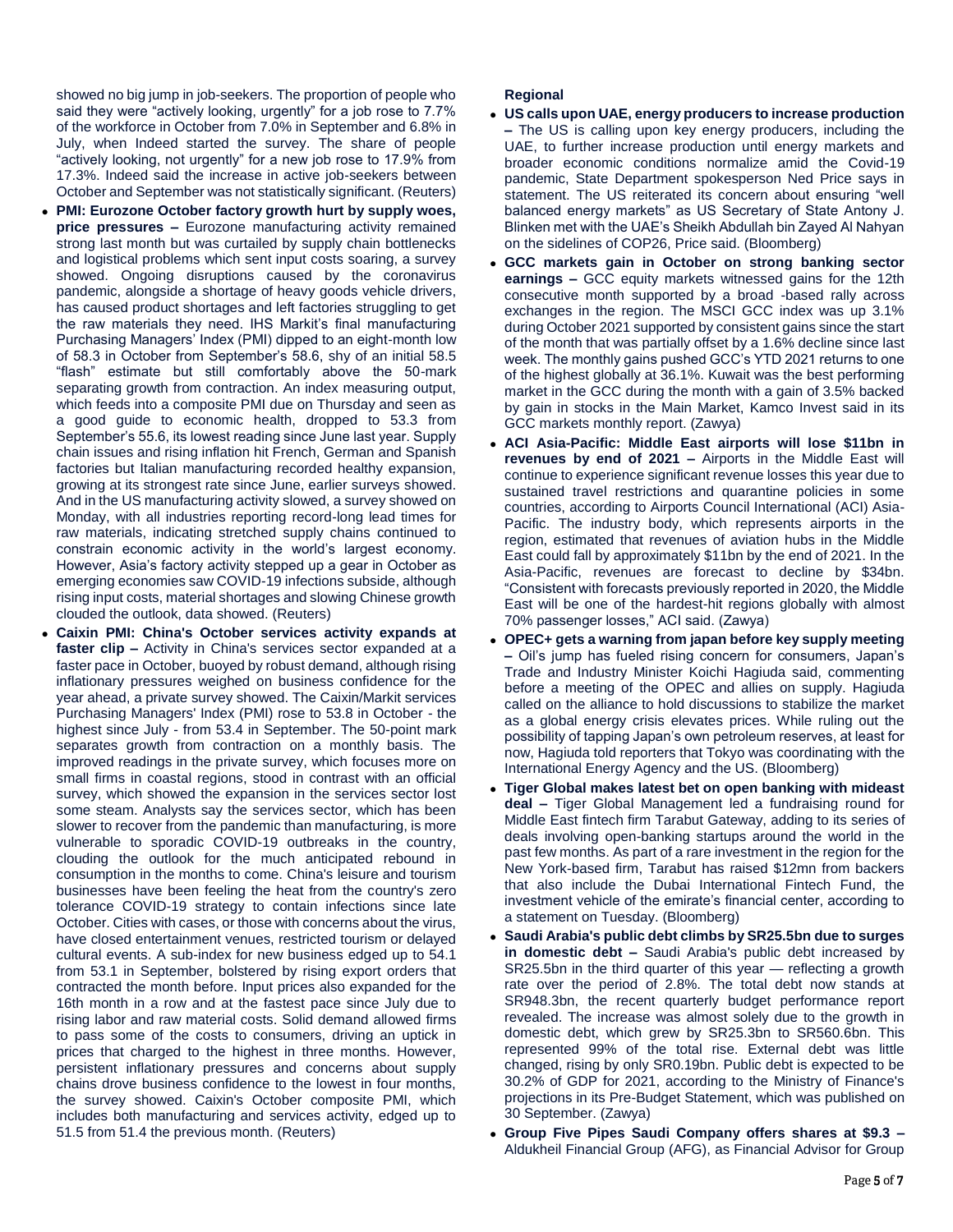Five Pipes Saudi Company IPO on the Parallel Market (Nomu), announced that the offering price is SR35 per share. The subscription period will begin on Sunday November 14, 2021 and will end on Thursday November 18, 2021, AFG said on Saudi Stock Exchange (Tadawul). (Zawya)

- **Dubai stocks jump on plans to launch market-maker fund –** Dubai's stock market jumped in early trade on Tuesday, outperforming other regional peers, as the emirate plans to launch a multi-billion Dirham market-maker fund. Dubai's main share index advanced 3.1%, hitting its highest since August. 2018, as most of the stocks on the index were in positive territory, including Dubai Investments which soared 11.6%. Dubai plans to launch a AED2bn market-maker fund to boost trading on its stock market, state news agency WAM reported, citing the emirate's deputy ruler Sheikh Maktoum bin Mohammed bin Rashid Al Maktoum. (Reuters)
- **Dubai plans to increase stock market size by listing 10 stateowned firms –** Dubai has announced plans to list 10 government and state-owned companies on the Dubai Financial Market (DFM) and expand the stock market's size to AED3tn. The emirate also launched a market-making fund worth AED2bn and another fund worth AED1bn, to encourage companies in the technology sector to list on the local stock market, said Sheikh Maktoum bin Mohammed bin Rashid Al Maktoum, Deputy Ruler of Dubai and Deputy Prime Minister and Minister of Finance. The goal is to cement Dubai's status as a leading financial hub.
- **Dubai aims to list utility DEWA at \$25bn valuation –** Dubai plans to sell shares in its main utility, valuing the firm at more than \$25bn in a deal that will probably be the emirate's biggest listing, according to people familiar with the matter. Dubai Electricity & Water Authority's initial public offering is likely to be the first of many as the government tries to revive a flagging local bourse, the people said, asking not to be identified. DEWA, as the company is known, wasn't immediately available for comment. Earlier on Tuesday, deputy ruler Maktoum bin Mohammed bin Rashid said Dubai will sell a stake in DEWA "in coming months." Shares will be listed "in stages" due to the utility's size. (Bloomberg)
- **SHUAA Capital's insurance AUM expected to reach \$500mn in three years –** Dubai-based SHUAA Capital's insurance assets under management could grow to half a billion dollars within three years, having reached \$136mn, the company said in a statement today (Tuesday). The company said it has managed fixed income equity and debt portfolios of five major insurance companies through its managed funds and discretionary portfolios over the past three years. (Zawya)
- **Higher oil prices help Dana Gas boost collections by 86% –** UAE energy firm Dana Gas reported an 86% year-on-year increase in its collections, supported by higher oil prices and the settlement of past outstanding receivables. From January to October this year, collections from the Kurdistan Region of Iraq (KRI) and Egypt reached \$283mn, up from \$152mn a year earlier, the natural gas company said in a statement to the Abu Dhabi Securities Exchange (ADX) on Tuesday. Patrick Allman-Ward, CEO of Dana Gas, also noted that the company's outstanding receivables in the KRI from 2019 and 2020 have been fully paid. With the outstanding receivables now settled, the company will be able to continue its growth plans. (Zawya)
- **APICORP, NBF ink \$108mn debt finance facility with Hartree Maritime Partners –** The Arab Petroleum Investments Corporation (APICORP) and the National Bank of Fujairah (NBF) have inked a five-year debt finance facility worth \$108mn with Hartree Maritime Partners (HMP), the shipping affiliate of Hartree Partners. The facility will finance HMP's purchase of two ecofriendly crude carriers (VLCC), which are built by South Korea-

based Daewoo Shipbuilding and Marine Engineering and equipped with advanced emissions technologies, according to a press release on Tuesday. The ships also feature advanced digitalization and artificial intelligence technologies, Eco-Scrubbers, next-generation hull designs, and highly efficient engines which cut fuel consumption and emissions by 25% to 30%. (Zawya)

- **ADIB names Meitha Al Hashemi as group chief credit officer –** Al Hashemi to oversee ADIB's finance procedures and assess risks surrounding the portfolio, Abu Dhabi Islamic Bank says. She joins from Emirates NBD Group where she was Chief Risk Officer for Emirates Islamic Bank. (Bloomberg)
- **Arab oil lender Apicorp targets \$1bn in green investments –** An investment bank founded by Arab oil producers wants to invest about \$1bn in "green assets" after building up a portfolio of such holdings over the last five years. The Arab Petroleum Investments Corp. will sell between \$500mn and \$1bn of bonds in "spring" next year to help finance that spending, Ahmed Ali Attiga, Chief Executive Officer of the Saudi-based lender, said in a Bloomberg Television interview. The bank raised \$750mn from the sale of its first green bond in September and Attiga said the coming issue would likely be similar. (Bloomberg)
- **Kuwait sells KWD240mn 91-day bills; bid-cover 11.81 –** Kuwait sold KWD240mn of bills due February 1, 2022 on November 2. Investors offered to buy 11.81 times the amount of securities sold. The bills have a yield of 1.125% and settled November. 2. (Bloomberg)
- **Bahrain sells BHD26m 182-day islamic sukuk; bid-cover 5.04 –** Bahrain sold BHD26mn of Islamic Sukuk due May 5, 2022 on November 2. Investors offered to buy 5.04 times the amount of securities sold. The Sukuk will settle on November 4. (Bloomberg)